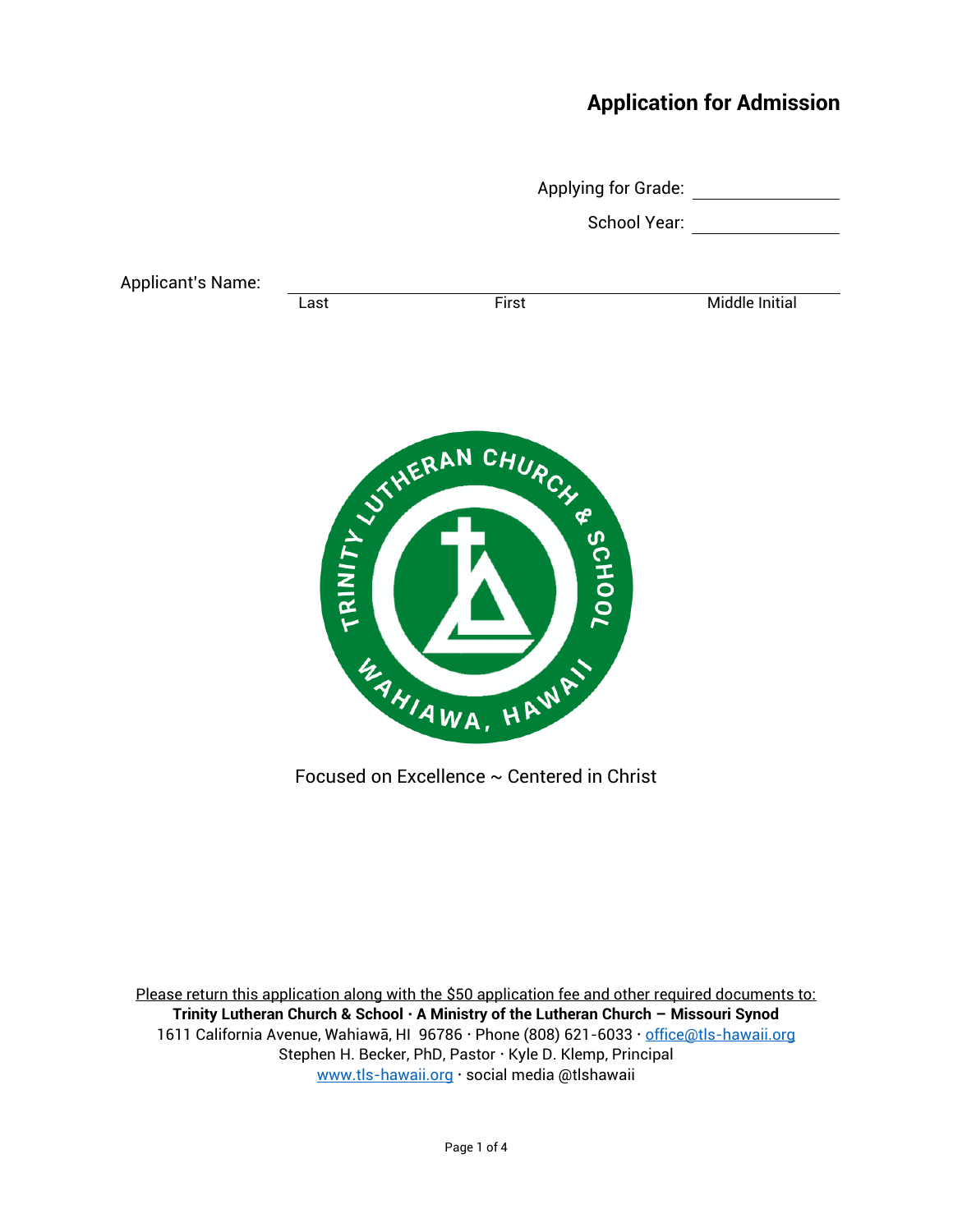# **STUDENT INFORMATION**

| Name (Last, First, Middle):                          |               |                                                                                                         |                                         |  |
|------------------------------------------------------|---------------|---------------------------------------------------------------------------------------------------------|-----------------------------------------|--|
| Preferred Name:                                      |               | <b>Current Grade:</b>                                                                                   | Gender:<br>$M \square$ F $\square$      |  |
| Date of Birth:                                       |               | <b>Birthplace</b><br>(City, State):<br>Age:                                                             |                                         |  |
| <b>Primary Address:</b>                              |               |                                                                                                         |                                         |  |
| <b>Student lives with</b><br>(check all that apply): | $\Box$ Father | $\Box$ Step-father<br>$\Box$ Mother<br>$\Box$ Other (please explain)                                    | $\Box$ Step-mother $\Box$ Grandparent/s |  |
| Student lives at<br>(please check one):              |               | $\Box$ One location<br>$\Box$ Two locations                                                             | $\Box$ More than two locations          |  |
| Are parents divorced:                                | $\Box$ No     | $\Box$ Yes (If yes; please attach a copy of Custody Agreement.)                                         |                                         |  |
| Student's<br><b>Baptismal Date:</b>                  |               | Name & Location<br>of Home Church:                                                                      |                                         |  |
| (If referred, please include name.)                  |               | How did you hear about Trinity Lutheran School?                                                         |                                         |  |
|                                                      |               | Please list all schools attended from 1 <sup>st</sup> grade through present. Start with current school. |                                         |  |
| Dates Attended                                       | Grade/s       | Name of School (include City, State, Zip)                                                               |                                         |  |
|                                                      |               |                                                                                                         |                                         |  |
|                                                      |               |                                                                                                         |                                         |  |
|                                                      |               |                                                                                                         |                                         |  |
|                                                      |               |                                                                                                         |                                         |  |
|                                                      |               |                                                                                                         |                                         |  |
|                                                      |               | Has the applicant repeated or skipped a grade?                                                          |                                         |  |
|                                                      |               |                                                                                                         |                                         |  |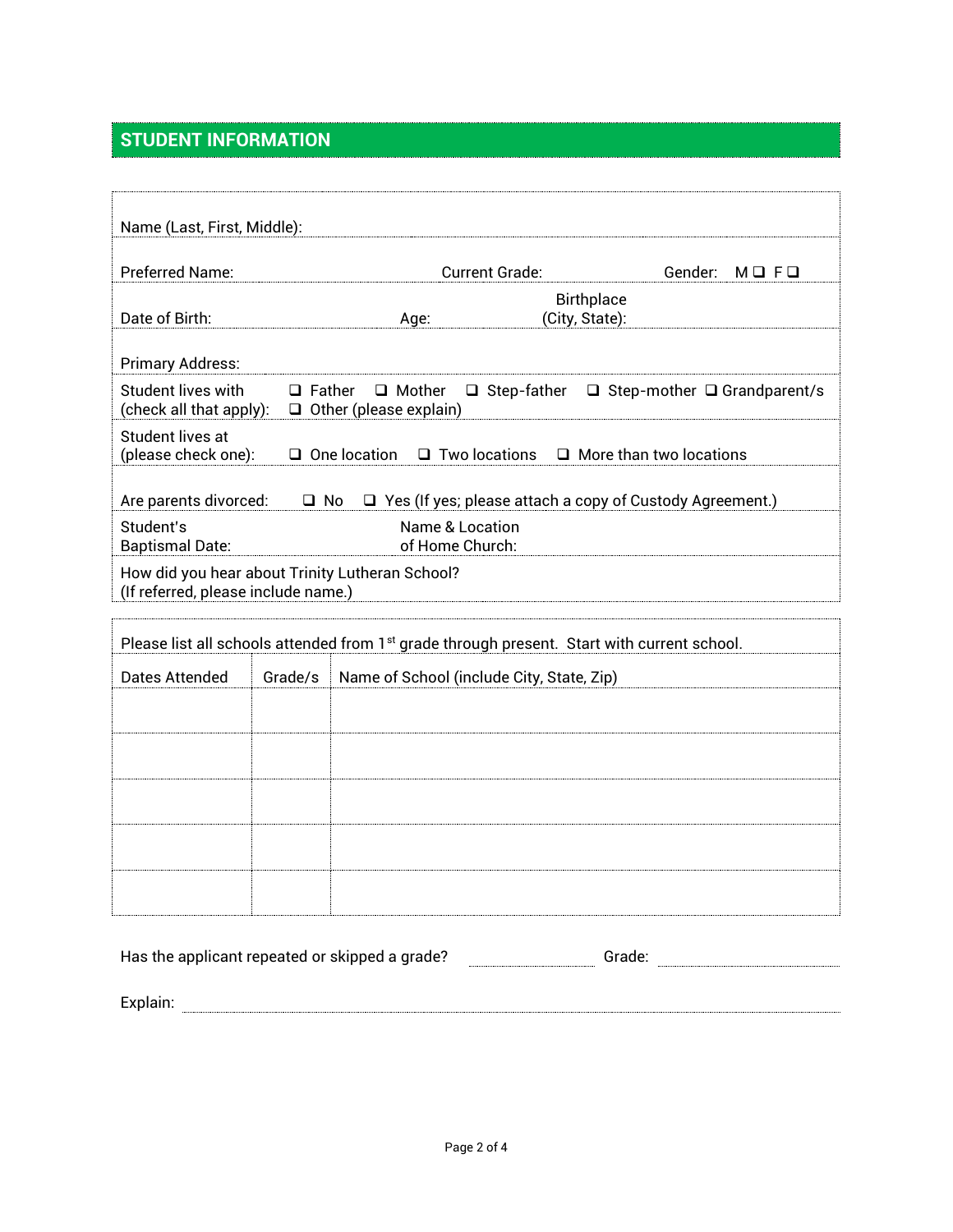### **SUPPLEMENTARY STUDENT INFORMATION**

| Please tell us about your reasons for applying to Trinity Lutheran School:                                                                                                   |
|------------------------------------------------------------------------------------------------------------------------------------------------------------------------------|
| In what ways do you believe your child will contribute to the Trinity Lutheran School community?                                                                             |
| Has your student ever been diagnosed with any type of learning disability? $\Box$ Y $\Box$ N                                                                                 |
| If yes, please explain:                                                                                                                                                      |
| Does your student take prescription medication for a learning or attentiveness diagnosis? $\Box$ Y<br>$\Box N$                                                               |
| If yes, please explain:                                                                                                                                                      |
| Has your student ever been diagnosed with any type of social, emotional, or behavior condition?                                                                              |
| $\Box$ N If yes, please explain:<br>O Y                                                                                                                                      |
| Has your student ever been subject to serious behavior or academic disciplinary measures, placed on<br>probation, suspended, expelled, or asked to withdraw from any school? |
| $\Box$ N If yes, please explain:<br>$\Box$ Y                                                                                                                                 |
|                                                                                                                                                                              |
| Was your student excessively tardy or absent from school more than 10 days during the past school<br>year?                                                                   |
| $\Box$ N If yes, please explain:<br>O Y                                                                                                                                      |

## **EXTRACURRICULAR & CO-CURRICULAR ACTIVITIES**

| <b>ACTIVITY</b> | <b>YEARS</b> | ACCOMPLISHMENTS, AWARDS, ETC |
|-----------------|--------------|------------------------------|
|                 |              |                              |
|                 |              |                              |
|                 |              |                              |